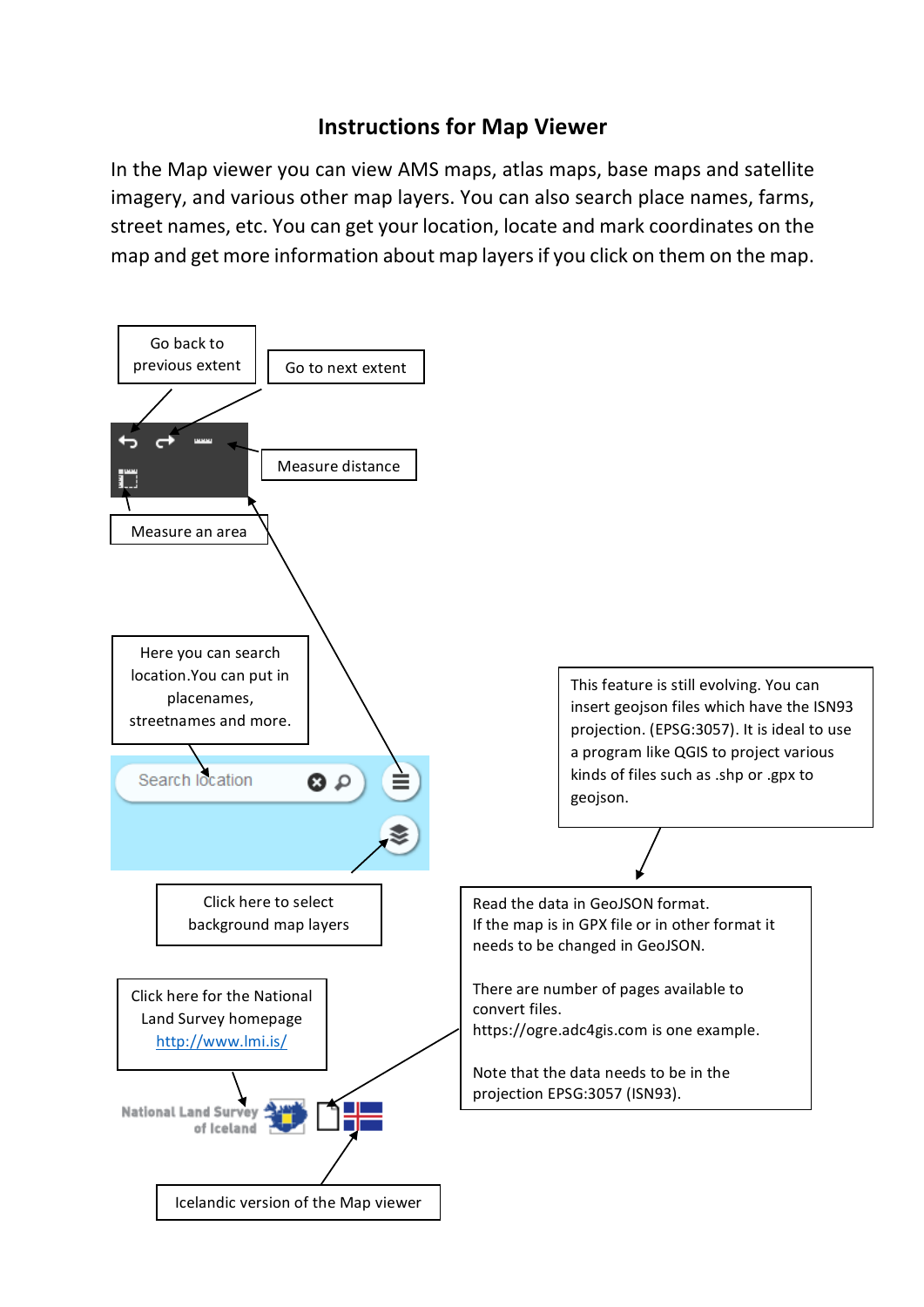

dana/ljosmyndir/2\_138.jpg

Click here to open the geoportal map window. Here you can see data from different sources.

Kóði

322